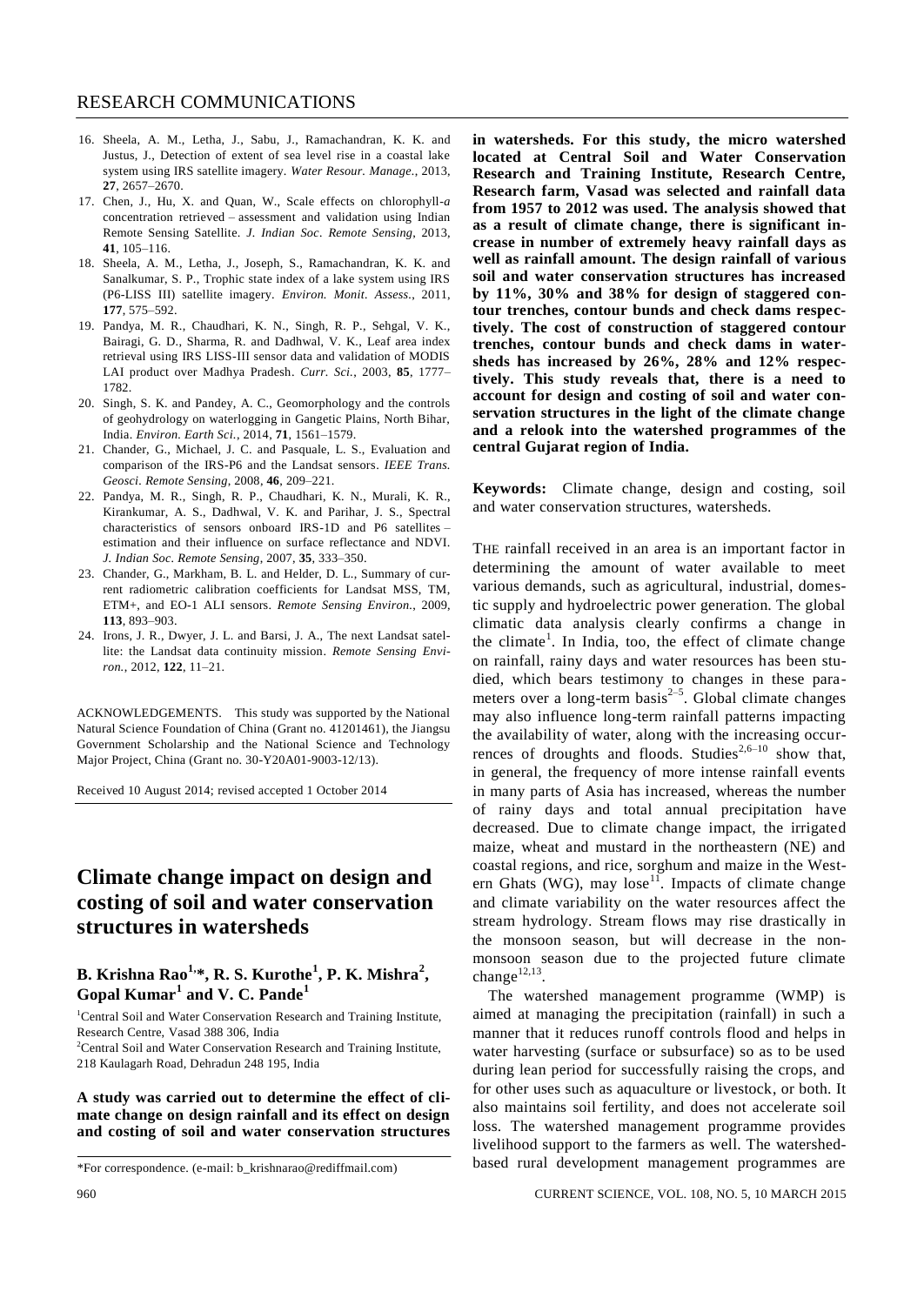designed for retention and detention of excess rainfall through engineering measures, namely bunding, trenching, terracing, water-harvesting structures and gully plugging. Biological measures like contour cultivation; mulching; deep tillage; no or zero tillage; mixed, relay, alley and inter cropping; use of organic manure; agroforestry; agri-horticulture, silvi-pasture; horti-pasture; social forestry and planting of suitable vegetation also help in conserving the runoff and retaining soil loss. All these activities help in flood prevention, drought mitigation and carbon sequestration, which are relevant issues under mitigation options needed in a climate change scenario<sup>13</sup>. Watershed management is the rational utilization of land and water resources for optimum production with minimum hazard to natural resources. It essentially relates to soil and water conservation in the watershed, which means proper land use, protecting land against all forms of deterioration, building and maintaining soil fertility, proper management of local water for drainage, flood protection and sediment reduction and increasing productivity from all land uses. In India, the watershed management programmes implemented by various organizations, departments have revealed the positive results related to natural resources namely water, soil and vegetation<sup>14–18</sup>. In India, under watershed management programmes, mainly bunding in arable lands, trenching in non-arable lands and check dams in drainage lines have been implemented. The design and estimation of these structures were based on the design rainfall and watershed characteristics of the corresponding locations. The impact of climate change on 24-h design rainfall in different locations of China has been reported<sup>19</sup>. The hydrological consequences of extreme rainfall in a changing climate have a major impact on the design of hydraulic works in a watershed<sup>20</sup>. The occurrence of extreme rainfall events may also influence the design rainfall of the corresponding location. These changes in design rainfall may also affect the changes in design and costing of soil and water conservation structures in watersheds. Keeping these considerations in view, there is need to study the effect of climate change on design rainfall and its effect on design and costing of soil and water conservation structures in watersheds.

For the present study, the micro watershed located at Central Soil and Water Conservation Research and Training Institute (CSWCRTI), Research Centre (RC), Research farm, Vasad and surrounding farmers' fields were selected. The research farm has a meteorological observatory, where the weather data are being recorded since 1957. The rainfall data recorded from 1957 till date was used. The micro watershed is located at 73.0806°E, 22.4574°N in Mahi basin, Anand district of Central Gujarat, which is 18 km from Anand town and 22 km from Vadodara city. The watershed has arable and nonarable lands and drainage lines (Figure 1). The soils of the watershed are sandy loam with infiltration capacity of 3–5 cm/h, field capacity 19–20% and wilting point 7–8.5%. Soil pH ranges from 7.5 to 7.84 and electrical conductivity is  $0.16 \text{ dSm}^{-1}$ . Soils are poor in fertility with organic carbon ranging from 0.30% to 0.35%. Average (last 50 years) annual rainfall of experimental site is 871 mm with 94% concentrated in the period June– September. July and August combined receives 61% of annual rainfall. Annual pan evaporation is 2119.4 mm which shows large deficit of moisture for long periods, and favourable crop growing conditions is restricted to 114 days. Average annual maximum and minimum temperatures are  $33.7^{\circ}$ C and  $18.9^{\circ}$ C respectively. In this micro watershed, field bunding in cultivated lands, contour trenching in non-arable lands, i.e. forest lands and check dams in drainage lines have been proposed.

The rainfall data from 1957 to 2012 of the meteorological observatory located at CSWCRTI, RC, was analysed. The year-wise rainfall amount, number of rainy days, frequency of heavy rainfall days (including very



**Figure 1.** Selected watershed.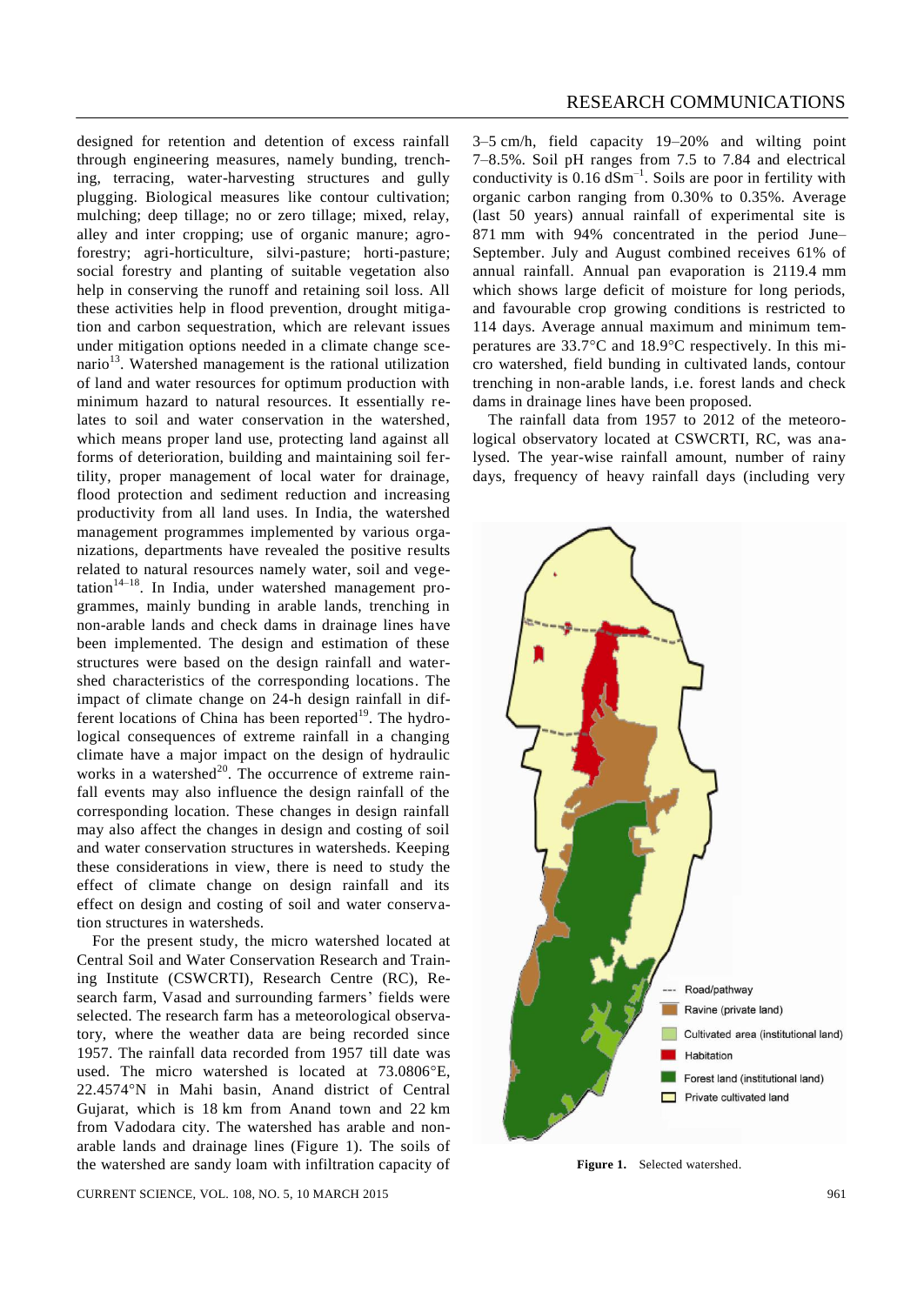heavy and extremely heavy) were determined. A day is called 'heavy rainfall day' if rainfall during that day is 64.5 mm or more according to India Meteorological Department (IMD). This includes very heavy (i.e. 124.5– 244.5 mm) and extremely heavy (i.e. *>*244.5 mm) rainfall. The annual and decadal data analysis was performed.

The adequacy of length of record was determined by the method proposed by  $Mockus<sup>21</sup>$ . The length of record for this watershed was found to be 16 years. However, 30 years of data were used for calculating the one-day maximum rainfall of different return periods. For most of the soil and water conservation structures, one-day maximum rainfall in different return periods was used. The one-day maximum rainfall of 30 year period was plotted using Weibull's plotting position method. These plotted data were fitted by Gumbel probability distribution<sup>22</sup> and from that one-day maximum rainfall of 1, 2, 5, 10, 25, 50 and 100 years return period in different decades was done (Figure 2).

In watershed programmes contour bunds are more extensively implemented in arable lands up to 10% slope. Bunding is practised to intercept the runoff flowing down the slope by an embankment with either open or closed ends to conserve moisture, as well as reduce soil and nutrients losses and thereby increase the crop yields in rainfed areas. The cross-section of the bunds will depend on rainfall factor, soil characteristics and slope of the land. The cross-section represents the top width, bottom width, height and slope (Figure 3). Among these, top width is usually kept as 0.3 or 0.45 m and side slope 1 : 1, while height is variable. Height is the major factor which controls the cross-section. Height of the bund is normally calculated based on one-day maximum rainfall in 10 years return period. The following formula was used to calculate the cross-section of the bund.

Cross-sectional area  $=$  (bottom width)  $+$  top width)/2\* height, (1)

$$
h = \sqrt{\frac{\text{Re} \times \text{VI}}{50}},\tag{2}
$$

where *h* is the height of the bund (m), Re the rainfall excess (cm) and VI is the vertical interval (m).

The rainfall excess, i.e. runoff was estimated by NRCS curve number method<sup>23</sup>, in which the interrelationship between initial abstraction  $(I_a)$  and potential maximum retention (*S*) (a)  $I_a = 0.1S$  for black soil regions with AMC-I and AMC-II, (b)  $I_a = 0.3S$  for all other regions, as proposed for the Indian watersheds<sup>24</sup> was used. The curve numbers were selected from a handbook<sup>24</sup> based on the watershed and rainfall characteristics. Potential maximum retention was estimated from these curve numbers using eq. (5). Runoff was estimated from the potential maximum retention and one-day maximum rainfall of 10 years return period using eq. (4)

$$
Q = \frac{(P - I_a)^2}{(P - I_a + S)},
$$
\n(3)

where  $P$  is the storm rainfall (mm) and  $Q$  the direct runoff (mm)

$$
Q = \frac{(P - 0.3S)^2}{(P + 0.7S)}
$$
 for  $I_a = 0.3S$ , (4)

Curve number CN = 
$$
\frac{25,400}{(254 + S)}
$$
. (5)

The runoff, height of the bund, cross-sectional area, earthwork/ha and cost/ha in cultivated lands of the watershed (Figure 1) were estimated for different decades. For cost calculation, the prevailing earthwork rate at CSWCRTI, RC, Research Farm, Vasad for bunding, i.e. Rs 90/cum was used uniformly for all the decades.

Trenching is one of the most efficient technologies for restoration of degraded lands which brings desirable changes though *in situ* conservation of moisture, soil, nutrients and energy fluxes. A contour trench is a micro depression or tiny reservoir constructed across the slope without a spillway with the objective to harvest runoff, eroded soil, nutrient, organic matter, etc. and provides an opportunity to the collected runoff either to get infiltrated or evaporate before the occurrence of the next rainfall. Contour trenching is an effective storm management



**Figure 2.** One-day maximum rainfall of 30-yr period plotted using Weibull's plotting position.



Figure 3. Contour bund specifications.

962 CURRENT SCIENCE, VOL. 108, NO. 5, 10 MARCH 2015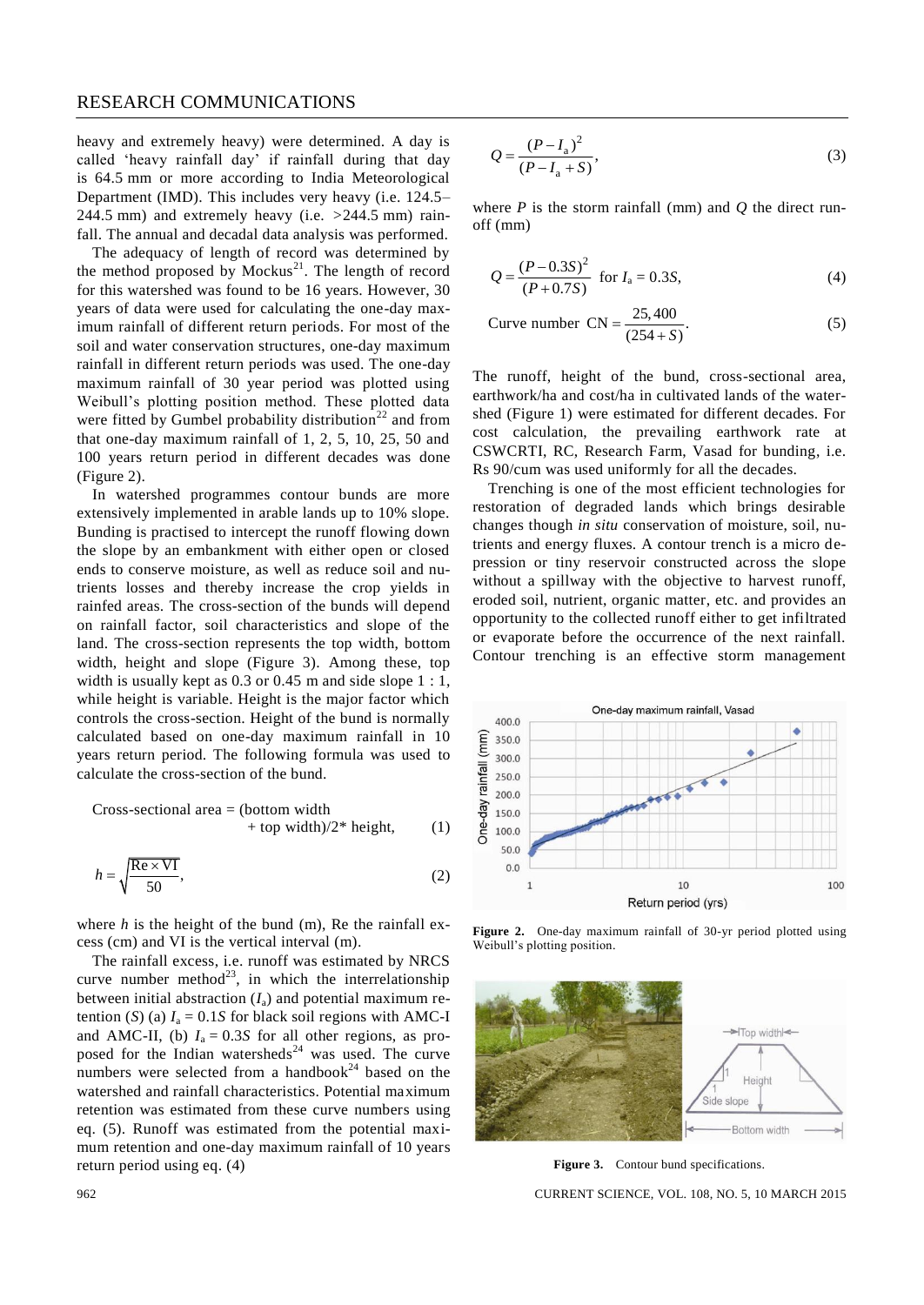#### RESEARCH COMMUNICATIONS

option for the control of runoff-related fluxes from micro catchments or small watersheds. The design of trenching is based on one-day maximum rainfall of 2 years return period. Using one-day maximum rainfall of 2 years return period, runoff was estimated by the NRCS curve number method, as explained. From the estimated runoff, the number of trenches was determined with 60% and 100% runoff harvesting. The trench size considered was  $0.5$  m  $\times$  0.5 m  $\times$  2 m (width  $\times$  depth  $\times$  length) as reported by earlier studies<sup>25</sup>. The earthwork/ha and cost/ha were estimated for different decades with 60% and 100% runoff harvesting. For cost calculation, the earthwork rate prevailing at CSWCRTI, RC, Research Farm, Vasad for staggered contour trenches, i.e. Rs 100/cum was used uniformly for all decades. The valuation done at constant price avoids price variability over the years. This attributes the changes in costs to earthwork variability due to climate change alone and not price variability.

Check dams have been constructed in watershed programmes to store runoff water and thereby increase the availability of surface and groundwater resources (Figure 4). Check dam has been synonymous of the watershed programme. Depending upon size of the nala, its slope, watershed area and severity of the problem, suitable type of check dam can be selected. Various parts of the check dam are shown. The spillway is a weir structure. Flow passes through the weir opening, drops to an approximately level apron and then passes into the downstream channel. Three steps in design of the check dam are hydrologic design, hydraulic design and structural design. In hydrologic design, peak rate of runoff and runoff volume are estimated at the site of construction for a particular return period depending upon type of structure. Peak rate of runoff can be estimated using the rational formula.

Peak discharge is generally computed using the rational formula as follows

$$
Q = \frac{CIA}{360},\tag{6}
$$

where  $Q$  is the peak discharge (cumec),  $C$  the runoff factor or coefficient, *I* the rainfall intensity for a duration equal to time of concentration for a particular return period (mm/h) and *A* is the watershed area (ha).

In hydraulic design, determination of height of the structure and spillway dimension is important. Standard formula of hydraulic flow is then used to compute dimensions of various components of the structure. The following formula gives the relationship between peak discharge and length and depth of the weir

$$
Q = 1.711 L h^{3/2} / (1.1 + 0.01 F),\tag{7}
$$

where *Q* is the peak discharge (cumec), *L* the length of the weir (m), *h* the total depth of the weir, including freeboard (m) and *F* is the fall (m).

CURRENT SCIENCE, VOL. 108, NO. 5, 10 MARCH 2015 963



Figure 4. Check dam in the drainage line.

The earthwork, concrete, brick-work quantities and total cost of the proposed check dam in the drainage line were estimated with increase in design rainfall intensity by 20%, 30% and 40% of existing design rainfall intensities in 1980s. For cost calculation, the prevailing rates at CSWCRTI, RC, Research Farm, Vasad were used uniformly for all the intensities.

The decade-wise average annual rainfall amount and number of rainy days are shown in the Figure 5 *a* and *b* respectively. From the figures, it can be observed that there is an increasing trend of annual rainfall, but there is not much change in average number of rainy days. The decade-wise frequency of heavy rainfall days and oneday maximum rainfall amount are shown in the Figure 5 *c* and *d* respectively. From these figures, it can be observed that there is an increase in number of extremely heavy rainfall days as well as rainfall amount. The increase in one-day maximum rainfall can also affect the design rainfall of the various soil and water conservation structures.

The decade-wise one-day maximum rainfall for different return periods is given in Figure 6. From figure, it can be observed that decadal one-day maximum rainfall increases with time. For the design of contour trenches, one-day maximum rainfall of 2 years return period is mostly used. From Table 1, it can be inferred that the design rainfall of contour trenches has increased by 11%. For design of contour bunds, one-day maximum rainfall of 10 years return period is mostly used. This was also reported by other studies<sup>13,26</sup>. From Table 2 it can be inferred that the design rainfall for contour bunds has increased by 30%. The increase in design rainfall of various soil and water conservation structures is due to the occurrence of extreme rainfall events in recent years, as explained above. This analysis confirms that in recent years, there is increase in design rainfall of the soil and water conservation structures due to climate change. It also indicates that there is a necessity to relook the design rainfall of various soil and water conservation structures in different parts of India.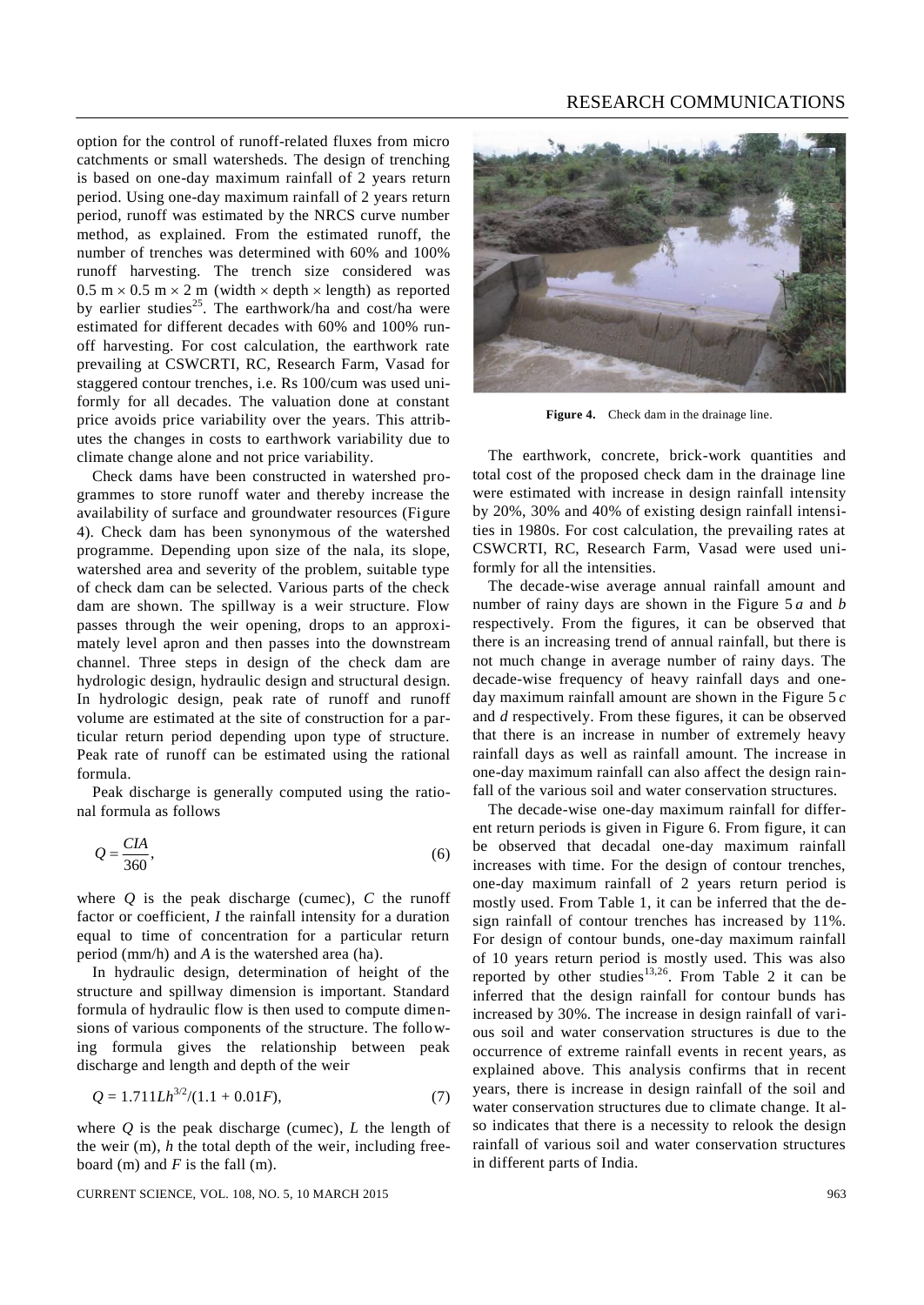#### RESEARCH COMMUNICATIONS



**Figure 5.** Various rainfall parameters in decade wise. *a*, Average annual rainfall; *b*, Frequency of average number of rainy days; *c*, Frequency of heavy rainfall days; *d*, One-day maximum rainfall amount.

| Decade | Design rainfall (mm) | Runoff (mm) | Number of trenches/ha | Earthwork $(m^3/ha)$ | Cost (Rs/ha) |
|--------|----------------------|-------------|-----------------------|----------------------|--------------|
| 1980s  | 112                  | 29.63       | 356                   | 178                  | 17,800       |
| 1990s  | 121                  | 35.42       | 425                   | 213                  | 21.300       |
| 2000s  | 124(11)              | 37.41       | 449 (26)              | 224(26)              | 22,400(26)   |



Values in parenthesis represent percentage increase over 1980s.

Figure 6. Decade-wise one-day maximum rainfall for different return periods.

Effect of climate change on design and costing of various soil and water conservation structures such as contour bunding, contour trenches and check dams is presented below.

The decade-wise design and costing of contour bunds is presented in Table 2. Due to decade-wise increase in one-day maximum rainfall, the volume of runoff has increased from 119.49 to 171.33 mm, height from 0.54 to 0.63 m, cross-section from 0.45 to 0.58  $m^2$ , earthwork from 112 to  $143 \text{ m}^3$  and cost from Rs 10,080 to Rs 12,870/ha. The increase in design rainfall due to extreme rainfall events has increased the contour bund height by 16%, and earthwork quantities and cost by 28%. Tripathi and Sharda<sup>13</sup> also reported the increase in one-day maximum rainfall by 20%, 40% and 60% and the corresponding increase in cross-section by 30.9%, 65.5% and

#### 964 CURRENT SCIENCE, VOL. 108, NO. 5, 10 MARCH 2015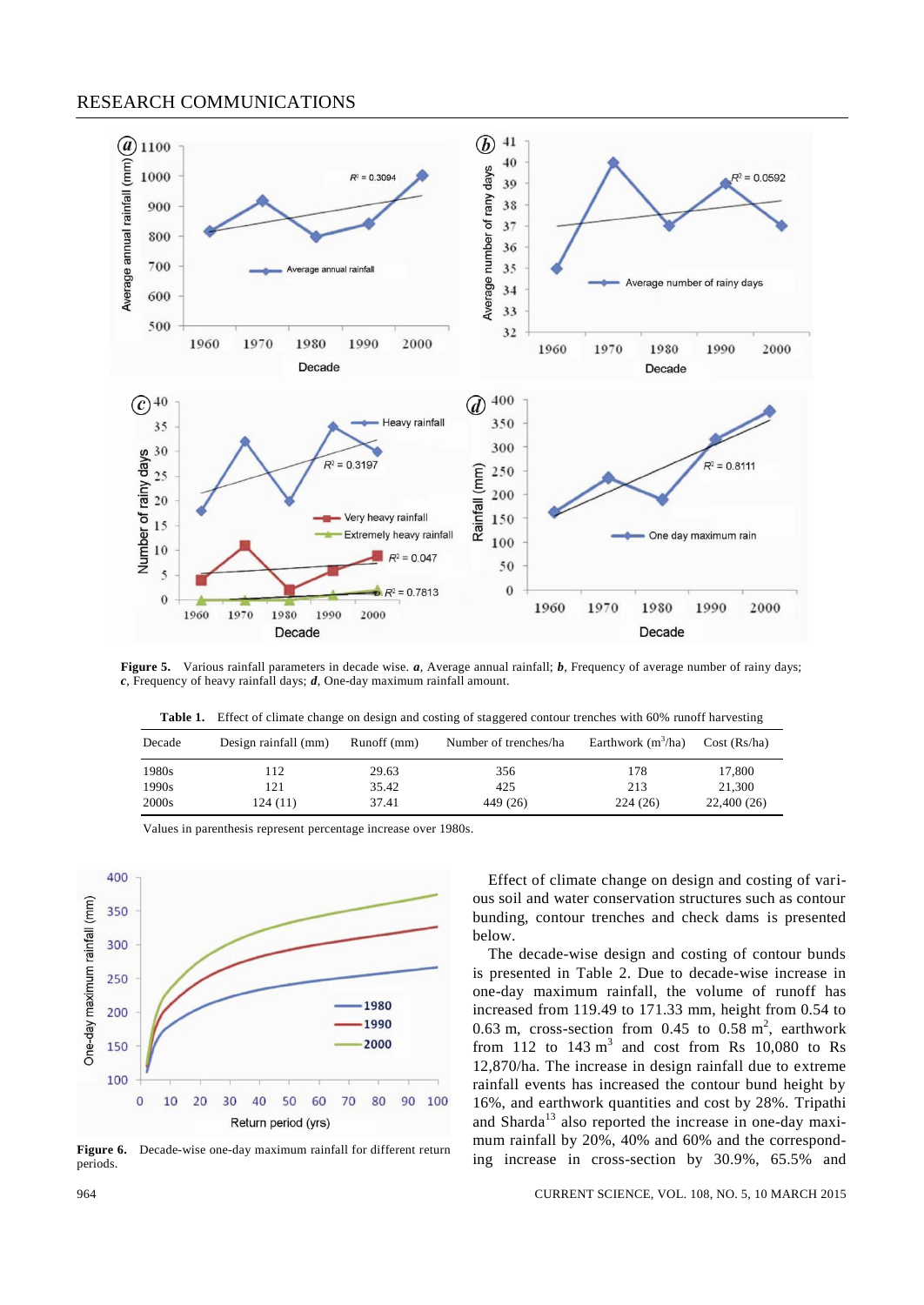| <b>Table 2.</b> Effect of chiliate change on design and costing of comoun builds |                      |             |                 |                       |                      |              |  |
|----------------------------------------------------------------------------------|----------------------|-------------|-----------------|-----------------------|----------------------|--------------|--|
| Decade                                                                           | Design rainfall (mm) | Runoff (mm) | Bund height (m) | Cross-section $(m^2)$ | Earthwork $(m^3/ha)$ | Cost (Rs/ha) |  |
| 1980s                                                                            | 181                  | 19.49       | 0.54            | 0.45                  | 112                  | 10,080       |  |
| 1990s                                                                            | 213                  | 149.48      | 0.59            | 0.53                  | 130                  | 11.700       |  |
| 2000s                                                                            | 236                  | 171.33      | 0.63(16%)       | 0.58                  | 143 (28)             | 12,870 (28)  |  |

**Table 2.** Effect of climate change on design and costing of contour bunds

Values in parenthesis represent percentage increase over 1980s.

**Table 3.** Effect of climate change on design and costing staggered contour trenches with 100% runoff harvesting

| Decade            | Design rainfall (mm) | Runoff (mm) | Number of trenches/ha | Earthwork $(m^3/ha)$ | Cost (Rs/ha) |
|-------------------|----------------------|-------------|-----------------------|----------------------|--------------|
| 1980s             | 112                  | 29.63       | 593                   | 296                  | 29,600       |
| 1990s             | 121                  | 35.42       | 708                   | 354                  | 35,400       |
| 2000 <sub>s</sub> | 124 (11)             | 37.41       | 748 (26)              | 374 (26)             | 37,400 (26)  |

Values in parenthesis represent percentage increase over 1980s.

|  |  |  |  |  | <b>Table 4.</b> Effect of climate change on design and costing of brick masonry check dam |
|--|--|--|--|--|-------------------------------------------------------------------------------------------|
|--|--|--|--|--|-------------------------------------------------------------------------------------------|

| Design rainfall intensity<br>(mm/h) | Peak runoff<br>$(m^3/sec)$ | Earthwork<br>$(m^3)$ | Concrete work<br>$(m^3)$ | Brick work<br>$(m^3)$ | Cost<br>(Rs/check dam) |
|-------------------------------------|----------------------------|----------------------|--------------------------|-----------------------|------------------------|
| 100                                 | 7.5                        | 13.5                 | 5.2                      | 38                    | 184,279                |
| 120                                 | 9                          | 14.5                 | 5.6                      | 40                    | 193,921                |
| 130                                 | 9.75                       | 15                   | 5.9                      | 41                    | 199.720                |
| 140                                 | 10.5                       | 16(19)               | 6.2(19)                  | 42(11)                | 205,505 (12)           |

Values in parenthesis represent percentage increase over 1980s.

103.6%. This implies that there is need to relook the design and costing of contour bunds in different parts of India with changing climatic scenario.

The decade-wise design and costing of staggered contour trenches with 60% and 100% runoff harvesting are presented in Tables 1 and 3 respectively. Due to decade wise increase in one-day maximum rainfall, the volume of runoff has increased from 29.63 to 37.41 mm, number of trenches from 356 to 449/ha, earthwork from 178 to 224 m 3 /ha and cost from Rs 17,800 to 22,400/ha for 60% runoff harvesting. Similarly, in case of 100% water harvesting, the number of trenches has increased from 593 to 748/ha, earthwork from 296 to 374  $\text{m}^3$ /ha and cost from Rs 29,600 to 37,400/ha. The extreme rainfall events in the recent past have increased the trench design quantities and cost by 26%.

The decade-wise design and costing of brick masonry check dam in drainage line of the watershed is presented in Table 4. Due to increase in designed rainfall intensity, the peak runoff has increased from  $7.5-10.5 \text{ m}^3/\text{sec}$ , earthwork quantities from 13.5 to 16  $m<sup>3</sup>$ , concrete quantities from 5.2 to 6.2  $m^3$ , brick masonry from 38 to 42  $m^3$ and cost from Rs 184,279 to Rs 205,505/check dam. The extreme rainfall events in the recent past have increased the peak runoff rate by 40% and cost by 12%.

The present analysis showed that as a result of climate change, there is significant increase in the number of extremely heavy rainfall days (as defined by IMD) as well as rainfall amount. This increase in one-day maxim rainfall affects the design rainfall of various soil and

dams respectively. The cost of construction of staggered contour trenches, contour bunds and check dams in watersheds has increased by 26%, 28% and 12% respectively. The Department of Land Resources under the Ministry of Rural Development, Government of India has prescribed enhanced cost norms from Rs 6,000 to Rs 12,000/ha in plain areas and Rs 15,000/ha in difficult areas as a common guideline in the execution of the watershed management programmes in the country<sup>27</sup>. Normally, the rise in cost is accounted by the price rises in the economy and compensates for the losses incurred due to enhanced spending on various measures. There is a need to account for design change in soil and water conservation structures caused by climate change, which could enhance the design cost by up to 28%. The conventional design and costing prescribed for common soil and water conservation structures in watersheds, in the light of climate change, might need a relook regarding all the programmes of the Government of India, more so, in areas highly vulnerable to climate change impact.

water conservation structures. The increase in design rainfall of various soil and water conservation structures is due to occurrence of extreme rainfall events in recent years which has increased by 11%, 30% and 38% for design of staggered contour trenches, contour bunds and check

<sup>1.</sup> Parry, M. L., Canziani, O. F., Palutikof, J. P., van der Linden, P. J. and Hanson, C. E. (eds), Climate Change 2007: Impacts, Adaptation and Vulnerability, Contribution of Working Group II to the Fourth Assessment Report of the Intergovernmental Panel on